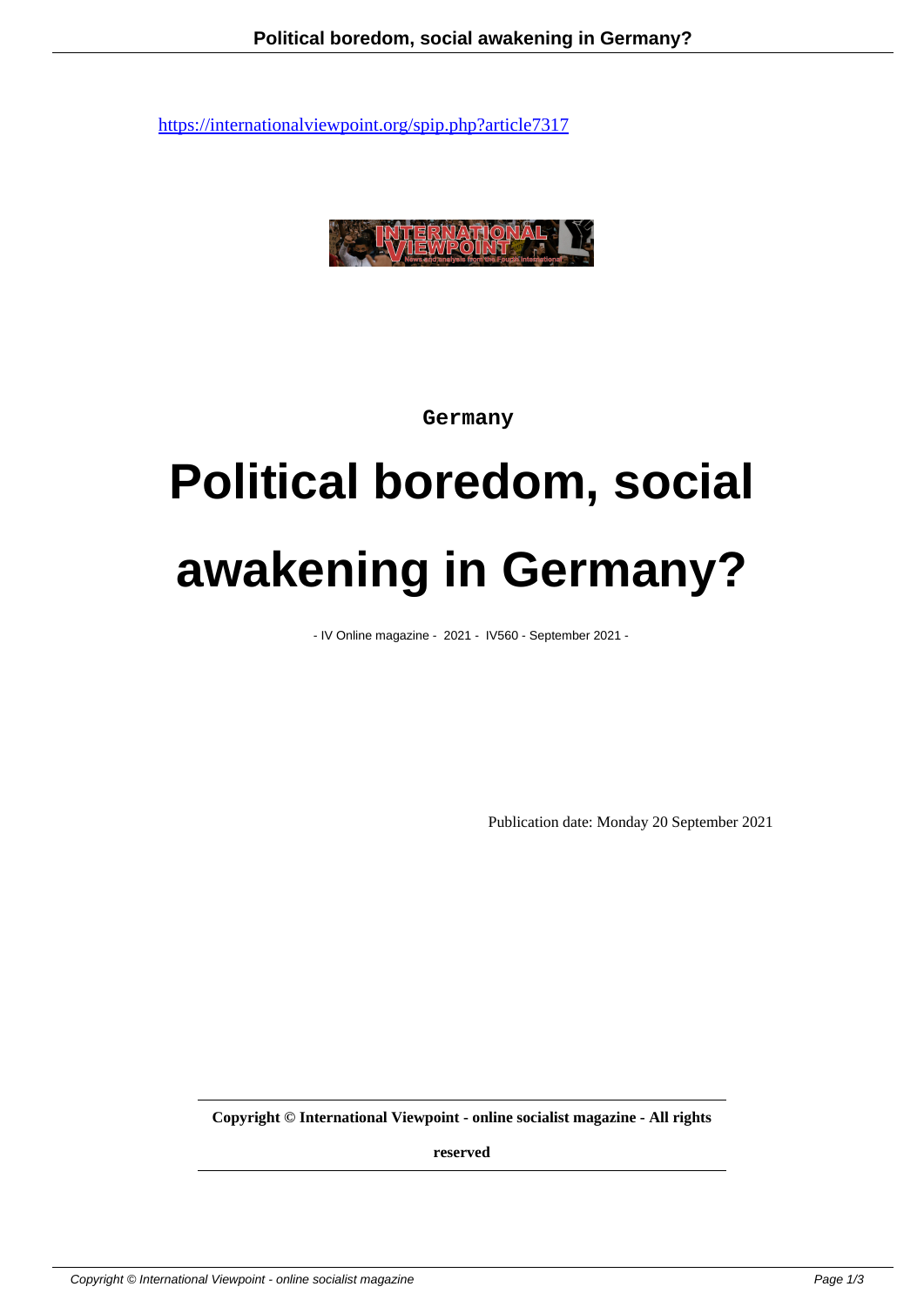**The general elections in Germany scheduled for 26 September will decide the next government, and therefore the new Chancellor. A "change of era" after 16 years of Angela Merkel's undisputed rule. However, the campaign does not interest many people. Unusually for Germany, the social news has overshadowed the electoral campaign, especially with a major strike by railway workers and struggles in hospitals.**

## **A worn-out political campaign**

From the beginning, the campaign's sole theme has been the ability of the main candidates to step into the shoes of the great Merkel. Not a word about hospitals, a few snippets about unemployment and ecology... And some small, almost comical, scandals.

Annalena Baerbock, the Green candidate, was leading in the polls in March, acclaimed by industrialists rallying to the ecological transition (and the subsidies that go with it). Six months later, after the revelation of a few embellished lines on her CV and accusations of plagiarism, the Greens dropped to third place. They made themselves look ridiculous by depriving themselves of lists in Hesse, following a procedural error. Even the deadly floods in July, which brutally brought to the fore the consequences of climate change and uncontrolled urbanization, did not reverse the momentum.

Another of the three "big" candidates suffered as a result of this disaster: Armin Laschet, Merkel's designated successor chosen by the conservative CDU and Prime Minister of North Rhine-Westphalia, one of the most affected regions. His management was widely criticized, and he was filmed playing on his mobile phone and laughing at a commemoration for the victims. So, it is now Olaf Scholz - of the SPD - who is leading the way. As Merkel's vice-chancellor, his main success is to have avoided this kind of blunder.

At the end of the vote, it will probably be necessary to play the game of multicoloured coalitions: a new "grand coalition" government (SPD/CDU)? Or "red-red-green"" (left-wing, SPD and Green party)? Or green-black (Greens-CDU)? Or a red-yellow-green "traffic light" coalition (Green, SPD, liberal FDP)? The predictions are rife, and all the colours of the rainbow are involved, despite the dull greyness of this campaign.

## **A more colourful social campaign**

Fortunately, there has been more encouraging news! Since July, repeated strikes have paralysed German trains. Against a backdrop of rivalries between unions and attacks on union plurality that allows outbidding, the minority GDL union twice called for two days of strike action, then six days which received strong support.

The demands of the union leadership are timid: a Covid bonus revised downwards, and wage increases that barely compensate for inflation. But the determination of the strikers is strong. Above all, they are fighting for better working conditions and the maintenance of their supplementary pension. While they have been working through the pandemic, Deutsch Bahn has nothing planned for them... while it rewards its directors handsomely! It is likely that new strikes will be announced in the coming days.